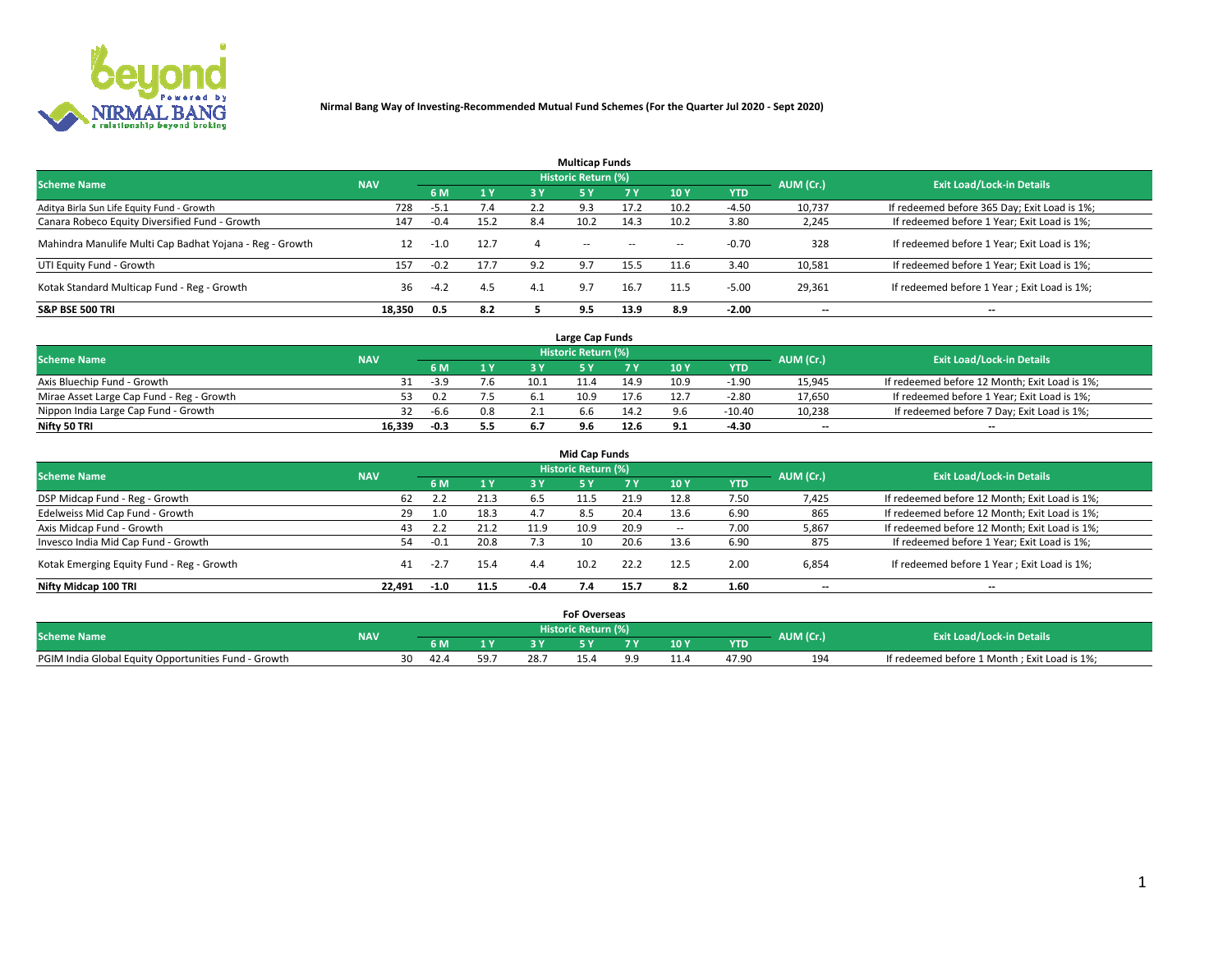

| Large & Midcap                                   |            |        |      |     |                     |      |      |            |                          |                                              |  |  |  |
|--------------------------------------------------|------------|--------|------|-----|---------------------|------|------|------------|--------------------------|----------------------------------------------|--|--|--|
| <b>Scheme Name</b>                               | <b>NAV</b> |        |      |     | Historic Return (%) |      |      |            | AUM (Cr.)                | <b>Exit Load/Lock-in Details</b>             |  |  |  |
|                                                  |            | 6 M    | 1 Y  | 3 Y |                     | 7 V  | 10Y  | <b>YTD</b> |                          |                                              |  |  |  |
| Mirae Asset Emerging Bluechip Fund - Growth      | 59         |        | 15.5 | 8.6 | 14.8                | 25.7 | 18.4 | 2.80       | 10,596                   | If redeemed before 1 Year; Exit Load is 1%;  |  |  |  |
| Canara Robeco Emerging Equities - Growth         | 102        | $-0.8$ | 17.9 |     |                     | 24.4 | 15.  | 5.10       | 5,543                    | If redeemed before 1 Year; Exit Load is 1%;  |  |  |  |
| Principal Emerging Bluechip Fund - Growth        | 111        | -1.1   | 16   | 3.9 | 10.7                | 21.3 |      | 2.70       | 2,015                    | If redeemed before 365 Day; Exit Load is 1%; |  |  |  |
| Invesco India Growth Opportunities Fund - Growth | 35         | $-3.9$ | 6.7  |     | -9.5                |      | 10.8 | $-3.30$    | 2,703                    | If redeemed before 1 Year; Exit Load is 1%;  |  |  |  |
| Sundaram Large and Mid Cap Fund - Reg - Growth   | 34         | $-7.3$ | 5.3  |     | 9.4                 | 15.7 |      | $-6.60$    | 1,196                    | If redeemed before 365 Day; Exit Load is 1%; |  |  |  |
| NIFTY Large Midcap 250 TRI                       | 7.443      | 0.6    | 11.2 | 4.8 |                     | 16.1 | 10   | 0.30       | $\overline{\phantom{a}}$ | $- -$                                        |  |  |  |

|                                                     |            |        |      |            | <b>Focused Funds</b>       |      |        |            |                          |                                               |
|-----------------------------------------------------|------------|--------|------|------------|----------------------------|------|--------|------------|--------------------------|-----------------------------------------------|
| <b>Scheme Name</b>                                  | <b>NAV</b> |        |      |            | <b>Historic Return (%)</b> |      |        |            | AUM (Cr.)                | <b>Exit Load/Lock-in Details</b>              |
|                                                     |            | 6 M    | 1 Y  |            |                            | 7 V  | 10 Y   | <b>YTD</b> |                          |                                               |
| Axis Focused 25 Fund - Growth                       | 30         | $-4.4$ | 9.1  |            |                            | 15.9 | $\sim$ | $-2.40$    | 11,043                   | If redeemed before 12 Month; Exit Load is 1%; |
| ICICI Prudential Focused Equity Fund - Ret - Growth |            | 12.5   | 11.9 |            |                            | 12.5 |        | 8.80       | 755                      | If redeemed before 1 Year; Exit Load is 1%;   |
| SBI Focused Equity Fund - Growth                    | 152        | $-5.0$ | 12.1 | <u>ດ :</u> |                            | 17.6 | 13.8   | $-1.10$    | 9,506                    | If redeemed before 1 Year; Exit Load is 1%;   |
| <b>S&amp;P BSE 500 TRI</b>                          | 18.350     | 0.5    | 8.2  |            |                            | 13.9 |        | $-2.00$    | $\overline{\phantom{a}}$ | $\overline{\phantom{a}}$                      |

| <b>Small Cap Funds</b>       |            |        |      |                     |      |      |                 |            |           |                                             |  |  |  |
|------------------------------|------------|--------|------|---------------------|------|------|-----------------|------------|-----------|---------------------------------------------|--|--|--|
| <b>Scheme Name</b>           | <b>NAV</b> |        |      | Historic Return (%) |      |      |                 |            | AUM (Cr.) | <b>Exit Load/Lock-in Details</b>            |  |  |  |
|                              |            | 6 M    |      |                     |      |      | 10 <sub>Y</sub> | <b>YTD</b> |           |                                             |  |  |  |
| HDFC Small Cap Fund - Growth |            |        |      |                     |      | 15.h | ه ه             | 2.10       | 7,851     | If redeemed before 1 Year; Exit Load is 1%; |  |  |  |
| SBI Small Cap Fund - Growth  |            | 5.በ    | 22.6 | 8.9                 | 14.2 |      | 17.9            | 10.90      | 4,270     | If redeemed before 1 Year; Exit Load is 1%; |  |  |  |
| Nifty Smallcap 100 TRI       | 7.238      | $-1.8$ | 10.1 |                     |      | 13.1 | 4.9             | 1.00       | $- -$     | $- -$                                       |  |  |  |

| ELSS Schemes (Tax Saving u/s 80-C)           |            |        |      |                            |            |           |                          |            |                          |                                  |  |  |  |
|----------------------------------------------|------------|--------|------|----------------------------|------------|-----------|--------------------------|------------|--------------------------|----------------------------------|--|--|--|
| <b>Scheme Name</b>                           | <b>NAV</b> |        |      | <b>Historic Return (%)</b> |            |           |                          |            | AUM (Cr.)                | <b>Exit Load/Lock-in Details</b> |  |  |  |
|                                              |            | - 6 M  | 1 Y  | 3 Y                        | <b>5Y</b>  | <b>7Y</b> | 10Y                      | <b>YTD</b> |                          |                                  |  |  |  |
| Aditya Birla Sun Life Tax Relief 96 - Growth | 33         |        | 14.1 | 5.6                        |            | 17.4      | 10.7                     | 1.40       | 10,383                   | Nil                              |  |  |  |
| Axis Long Term Equity Fund - Growth          | 48         | -5.1   | 8.3  |                            |            | 19.1      | 14.8                     | $-3.00$    | 21,051                   | Nil                              |  |  |  |
| Canara Robeco Equity Tax Saver Fund - Growth | 72         | $-0.3$ | 16.7 | 9.2                        | 10.5       | 15.1      | 10.5                     | 5.20       | 1,089                    | Nil                              |  |  |  |
| Invesco India Tax Plan - Growth              | 54         | $-2.5$ | 10.8 |                            |            | ב.7'      | 11.7                     | 0.40       | 1,075                    | Nil                              |  |  |  |
| Mirae Asset Tax Saver Fund - Reg - Growth    | 19         |        | 12.6 | 8.4                        | $\sim$ $-$ | $\sim$    | $\overline{\phantom{a}}$ | 1.00       | 3,858                    | Nil                              |  |  |  |
| S&P BSE 200 TRI                              | 5,919      | 0.4    | 7.5  | 5.7                        | 9.6        | 13.8      | 9.2                      | $-2.60$    | $\overline{\phantom{a}}$ | $- -$                            |  |  |  |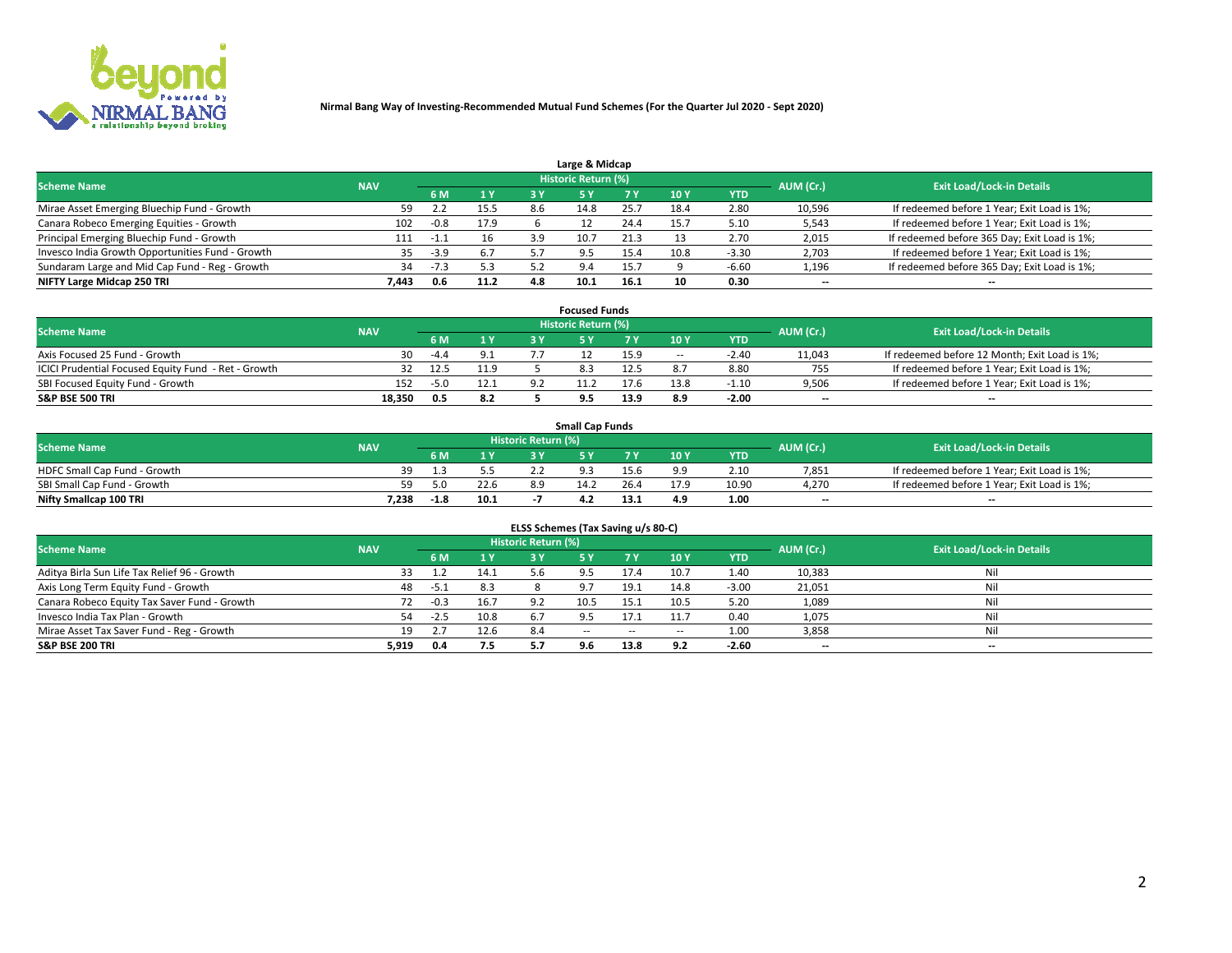

|                                                        |            |            |      |                            | <b>Solution Oriented</b> |      |                          |            |                          |                                                                     |
|--------------------------------------------------------|------------|------------|------|----------------------------|--------------------------|------|--------------------------|------------|--------------------------|---------------------------------------------------------------------|
| <b>Scheme Name</b>                                     | <b>NAV</b> |            |      | <b>Historic Return (%)</b> |                          |      |                          |            | AUM (Cr.)                | <b>Exit Load/Lock-in Details</b>                                    |
|                                                        |            | <b>6 M</b> | 1 Y  | 3 Y                        |                          |      | 10Y                      | <b>YTD</b> |                          |                                                                     |
|                                                        |            |            |      |                            |                          |      |                          |            |                          | If redeemed before 1 Year; Exit Load is 3%; If redeemed bet. 1 Year |
| <b>HDFC Childrens Gift Fund</b>                        | 127        | 1.9        |      | 5.8                        | 9.3                      | 14.9 | 12.5                     | 2.20       | 3.211                    | to 2 Year; Exit Load is 2%; If redeemed bet. 2 Year to 3 Year; Exit |
|                                                        |            |            |      |                            |                          |      |                          |            |                          | Load is 1%;                                                         |
| Tata Retirement Savings Fund - Moderate Plan - Reg     |            | 1.2        | 11.2 | 5.2                        | 9.9                      | 16.6 | --                       | 1.10       | 1,140                    | If redeemed before 61 Month; Exit Load is 1%;                       |
| Tata Retirement Savings Fund - Progressive Plan - Reg  | 31         | $-0.2$     | 10.5 | 5.4                        | 11.2                     | 16.4 | $\overline{\phantom{a}}$ | $-0.70$    | 776                      | If redeemed before 61 Month; Exit Load is 1%;                       |
| Tata Retirement Savings Fund - Reg - Conservative Plan | 22         | 3.5        | 9.3  |                            | 8.1                      | 10.1 | --                       | 5.10       | 141                      | If redeemed before 61 Month; Exit Load is 1%;                       |
| S&P BSE 200 TRI                                        | 5,919      | 0.4        | 7.5  | 5.7                        | 9.6                      | 13.8 | 9.2                      | $-2.60$    | $\overline{\phantom{a}}$ | $- -$                                                               |

|                                                    |            |        |              |                            | <b>Index Fund</b> |      |      |            |                          |                                               |
|----------------------------------------------------|------------|--------|--------------|----------------------------|-------------------|------|------|------------|--------------------------|-----------------------------------------------|
| <b>Scheme Name</b>                                 | <b>NAV</b> |        |              | <b>Historic Return (%)</b> |                   |      |      |            | AUM (Cr.)                | <b>Exit Load/Lock-in Details</b>              |
|                                                    |            |        | $\sqrt{1}$ V | 2 V                        |                   | 7 V  | 10 Y | <b>YTD</b> |                          |                                               |
| HDFC Index Fund-NIFTY 50 Plan                      | 106        |        |              |                            |                   |      |      | $-5.00$    | 1,746                    | If redeemed before 3 Day; Exit Load is 0.25%; |
| ICICI Prudential Nifty Next 50 Index Fund - Growth |            | 0.9    |              |                            |                   | 14.6 |      | $-2.00$    | 768                      | Nil                                           |
| UTI Nifty Index Fund - Growth                      | 76         | $-0.8$ | 4.9          |                            |                   | 12.1 |      | -4.80      | 2,571                    | Nil                                           |
| Nifty 50 TRI                                       | 16,339     | $-0.3$ | 5.5          |                            | 9.6               | 12.6 |      | -4.30      | $\overline{\phantom{a}}$ | $- -$                                         |

|                                       |            |      |                                   |                            | <b>Contra/Value Fund</b> |      |     |            |                          |                                             |
|---------------------------------------|------------|------|-----------------------------------|----------------------------|--------------------------|------|-----|------------|--------------------------|---------------------------------------------|
| <b>Scheme Name</b>                    | <b>NAV</b> |      |                                   | <b>Historic Return (%)</b> |                          |      |     |            | AUM (Cr.)                | <b>Exit Load/Lock-in Details</b>            |
|                                       |            |      | $\boldsymbol{A}$ $\boldsymbol{V}$ |                            |                          | 7 V  | 10Y | <b>YTD</b> |                          |                                             |
| Invesco India Contra Fund - Growth    |            |      | 13.7                              |                            | 11.3                     | 19.8 |     | 3.30       | 4,952                    | If redeemed before 1 Year; Exit Load is 1%; |
| UTI Value Opportunities Fund - Growth | 64         | - 11 | 11.1                              |                            |                          |      |     | $-1.00$    | 4,251                    | If redeemed before 1 Year; Exit Load is 1%; |
| <b>S&amp;P BSE 500 TRI</b>            | 18.350     | 0.5  | 8.2                               |                            |                          | 13.9 |     | $-2.00$    | $\overline{\phantom{a}}$ | $- -$                                       |

| Sector/Thematic                                                           |            |        |                |                     |            |        |                          |            |           |                                               |  |  |  |
|---------------------------------------------------------------------------|------------|--------|----------------|---------------------|------------|--------|--------------------------|------------|-----------|-----------------------------------------------|--|--|--|
| <b>Scheme Name</b>                                                        | <b>NAV</b> |        |                | Historic Return (%) |            |        |                          |            | AUM (Cr.) | <b>Exit Load/Lock-in Details</b>              |  |  |  |
|                                                                           |            | 6 M    | 1 <sub>Y</sub> | 3 Y                 | <b>5Y</b>  | 7 Y    | 10Y                      | <b>YTD</b> |           |                                               |  |  |  |
| Canara Robeco Consumer Trends Fund - Reg - Growth                         | 43         | $-3.6$ | 14.4           | 7.6                 |            | 17.4   |                          | 1.00       | 390       | If redeemed before 1 Year; Exit Load is 1%;   |  |  |  |
| Mirae Asset Great Consumer Fund - Growth                                  | 36         | $-2.5$ | 11.6           | $\sqrt{4}$          | 11.9       |        | $\overline{\phantom{a}}$ | $-2.10$    | 959       | If redeemed before 1 Year; Exit Load is 1%;   |  |  |  |
| <b>ICICI Prudential Technology Fund - Growth</b>                          | 74         | 21.0   | 23.4           | 22.6                | 12.4       | 17.6   | 16.2                     | 26.90      | 475       | If redeemed before 15 Day; Exit Load is 1%;   |  |  |  |
| Nippon India Pharma Fund - Growth                                         | 221        | 38.4   | 59.6           | 21.2                |            | 17.8   | 15.5                     | 45.40      | 3,496     | If redeemed before 1 Month; Exit Load is 1%;  |  |  |  |
| BNP Paribas India Consumption Fund - Reg - Growth                         | 13         | $-2.3$ | 16.5           | $\sim$ $\sim$       | $\sim$ $-$ | $\sim$ | $\overline{\phantom{a}}$ | 3.80       | 531       | If redeemed before 12 Month; Exit Load is 1%; |  |  |  |
| ICICI Prudential Banking and Financial Services Fund - Retail -<br>Growth | 53         |        | $-12.9$        | $-3.6$              | 8.5        | 17     | 11.3                     | $-23.70$   | 2,633     | If redeemed before 15 Day; Exit Load is 1%;   |  |  |  |
| <b>S&amp;P BSE 500 TRI</b>                                                | 18.350     | 0.5    | 8.2            |                     | 9.5        | 13.9   | -8.9                     | $-2.00$    | --        | $- -$                                         |  |  |  |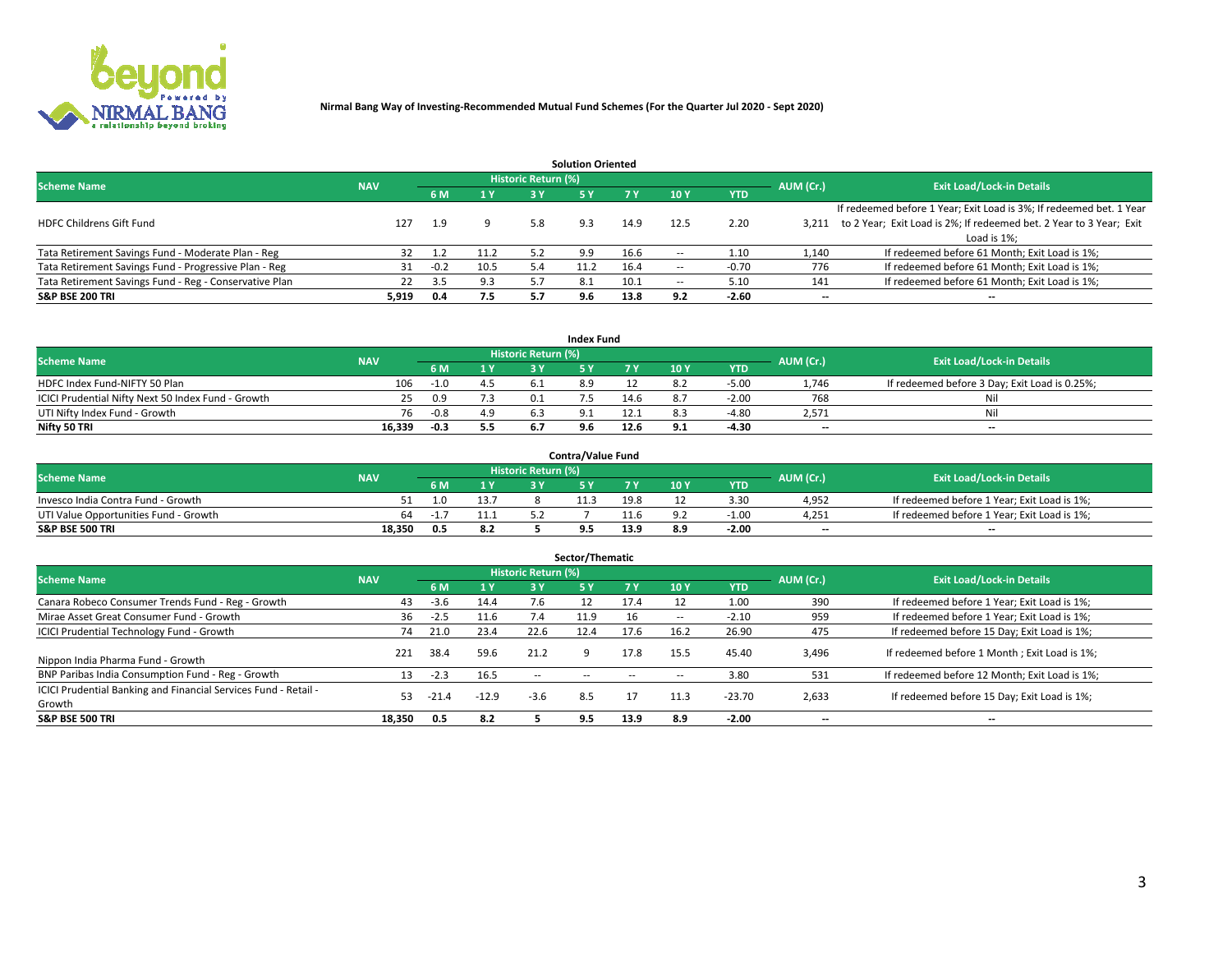

| <b>Dynamic Asset Allocation Funds</b>                   |                                                                                                          |              |                |     |     |        |            |            |        |                                                 |  |  |  |  |  |
|---------------------------------------------------------|----------------------------------------------------------------------------------------------------------|--------------|----------------|-----|-----|--------|------------|------------|--------|-------------------------------------------------|--|--|--|--|--|
|                                                         | Historic Return (%)<br><b>Exit Load/Lock-in Details</b><br>AUM (Cr.)<br><b>Scheme Name</b><br><b>NAV</b> |              |                |     |     |        |            |            |        |                                                 |  |  |  |  |  |
|                                                         |                                                                                                          | 6 M          | 1 <sup>Y</sup> |     |     |        | <b>10Y</b> | <b>YTD</b> |        |                                                 |  |  |  |  |  |
| ICICI Prudential Balanced Advantage Fund - Reg - Growth | 39                                                                                                       | 2.1          | 9.2            | 6.6 | 8.7 | 12.9   | 11.1       | 1.10       | 26,139 | If redeemed before 1 Year; Exit Load is 1%;     |  |  |  |  |  |
| Invesco India Dynamic Equity Fund - Growth              | 30                                                                                                       | -1.9         | 4.3            | 2.9 |     |        |            | $-0.90$    | 757    | If redeemed before 3 Month; Exit Load is 0.25%; |  |  |  |  |  |
| Nippon India Balanced Advantage Fund - Growth           | 95                                                                                                       | 0.1          | 6.2            |     |     |        | o.         | 0.70       | 2,876  | If redeemed before 12 Month; Exit Load is 1%;   |  |  |  |  |  |
| SBI Dynamic Asset Allocation Fund - Reg - Growth        | 14                                                                                                       | $\mathbf{A}$ | 2.9            | 4.1 |     | $\sim$ | $\sim$     | $-2.20$    | 593    | If redeemed before 12 Month; Exit Load is 1%;   |  |  |  |  |  |
| NIFTY 50 Hybrid Composite Debt 65:35 Index              | 10,728                                                                                                   | 3.3          | 8.9            |     | 9.8 | 11.9   | 9.3        | 1.50       | $- -$  | $- -$                                           |  |  |  |  |  |

| <b>Hybrid Aggressive</b>                                                                                        |        |        |     |     |      |        |      |            |                          |                                               |  |  |  |  |
|-----------------------------------------------------------------------------------------------------------------|--------|--------|-----|-----|------|--------|------|------------|--------------------------|-----------------------------------------------|--|--|--|--|
| <b>Historic Return (%)</b><br><b>Exit Load/Lock-in Details</b><br><b>Scheme Name</b><br>AUM (Cr.)<br><b>NAV</b> |        |        |     |     |      |        |      |            |                          |                                               |  |  |  |  |
|                                                                                                                 |        | 6 M    | 1 Y | 3 ۷ |      | 7 V    | 10Y  | <b>YTD</b> |                          |                                               |  |  |  |  |
| Canara Robeco Equity Hybrid Fund - Growth                                                                       | 176    |        | 14  |     |      | 15.3   |      | 4.70       | 3,231                    | If redeemed before 1 Year; Exit Load is 1%;   |  |  |  |  |
| SBI Equity Hybrid Fund - Growth                                                                                 | 143    | -3.1   |     | 6.9 |      |        | 10.8 | $-1.50$    | 31,434                   | If redeemed before 12 Month; Exit Load is 1%; |  |  |  |  |
| Mirae Asset Hybrid - Equity Fund - Reg - Growth                                                                 | 16     |        |     | 6.4 | 10.2 | $\sim$ | --   | $-0.50$    | 3,645                    | If redeemed before 1 Year; Exit Load is 1%;   |  |  |  |  |
| ICICI Prudential Equity & Debt Fund - Growth                                                                    | 134    | $-0.3$ | 4.9 |     | 8.6  | 14.1   |      | -4.30      | 17,403                   | If redeemed before 1 Year; Exit Load is 1%;   |  |  |  |  |
| NIFTY 50 Hybrid Composite Debt 65:35 Index                                                                      | 10.728 | 3.3    | 8.9 |     | 9.8  | 11.9   |      | 1.50       | $\overline{\phantom{a}}$ | $- -$                                         |  |  |  |  |

| Arbitrage Fund                             |            |     |     |                     |  |       |     |            |           |                                                 |  |  |  |  |
|--------------------------------------------|------------|-----|-----|---------------------|--|-------|-----|------------|-----------|-------------------------------------------------|--|--|--|--|
| <b>Scheme Name</b>                         | <b>NAV</b> |     |     | Historic Return (%) |  |       |     |            | AUM (Cr.) | <b>Exit Load/Lock-in Details</b>                |  |  |  |  |
|                                            |            | 1 M | 3 M | 6 M                 |  |       |     | <b>YTD</b> |           |                                                 |  |  |  |  |
| IDFC Arbitrage Fund - Reg - Growth         |            |     |     |                     |  |       |     | 4.00       | 7,596     | If redeemed before 1 Month; Exit Load is 0.25%; |  |  |  |  |
| Kotak Equity Arbitrage Fund - Reg - Growth |            |     |     |                     |  |       |     | 4.60       | 15,364    | If redeemed before 30 Day; Exit Load is 0.25%;  |  |  |  |  |
| Tata Arbitrage Fund - Reg - Growth         |            | 28  |     |                     |  | $- -$ | $-$ | 5.40       | 2,125     | If redeemed before 30 Day; Exit Load is 0.25%;  |  |  |  |  |
| Nippon India Arbitrage Fund - Growth       | 20         |     |     |                     |  |       |     | 4.60       | 7,576     | If redeemed before 1 Month; Exit Load is 0.25%; |  |  |  |  |

| Overnight Fund                                      |            |     |     |                            |     |       |            |                 |           |                                  |  |  |  |  |
|-----------------------------------------------------|------------|-----|-----|----------------------------|-----|-------|------------|-----------------|-----------|----------------------------------|--|--|--|--|
| <b>Scheme Name</b>                                  | <b>NAV</b> |     |     | <b>Historic Return (%)</b> |     |       | <b>YTM</b> | Avg             | AUM (Cr.) | <b>Exit Load/Lock-in Details</b> |  |  |  |  |
|                                                     |            | 1 W | 2W  | 1 M.                       | 3 M | 71 Y. |            | <b>Maturity</b> |           |                                  |  |  |  |  |
| Aditya Birla Sun Life Overnight Fund - Reg - Growth | 1,091      | 2.8 | 2.9 | 2.9                        | 2.9 |       | 3.24       | 0.00            | 6,538     | Nil                              |  |  |  |  |
| HDFC Overnight Fund - Growth                        | 2,989      |     | 2.9 | 2.9                        | 2.9 |       | 3.15       | 0.01            | 13,165    | Nil                              |  |  |  |  |
| ICICI Prudential Overnight Fund - Reg - Growth      | 109        | 2.8 | 2.9 | 2.9                        | 2.9 | 3.9   | 3.26375    | 0.01            | 8,645     | Nil                              |  |  |  |  |
| Nippon India Overnight Fund - Reg - Growth          | 108        | 2.9 | 2.9 |                            | 2.9 |       | 3.17       | 0.01            | 4,508     | Nil                              |  |  |  |  |
| Kotak Overnight Fund - Reg - Growth                 | 1,077      | 2.8 | 2.9 |                            | 2.9 |       |            | 0.01            | 4,494     | Nil                              |  |  |  |  |
| <b>CRISIL Liquid Fund Index</b>                     | $- -$      | 3.7 |     |                            | 4.1 | 5.4   | --         | $- -$           | $-$       | $- -$                            |  |  |  |  |

### **Overnight Fund**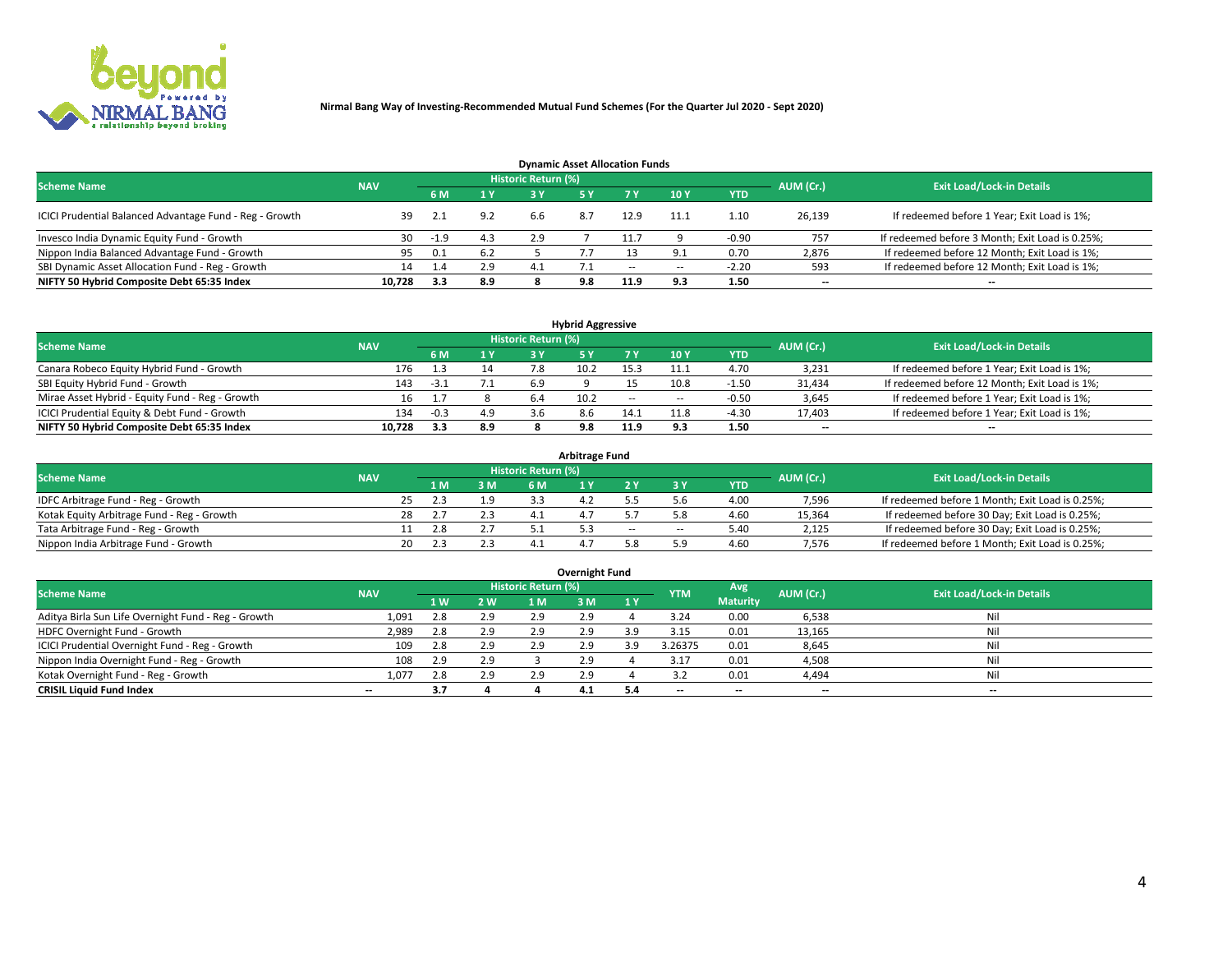

| <b>Liquid Funds</b>                              |                                                                                                                               |     |     |     |     |     |         |                 |        |               |  |  |  |  |  |
|--------------------------------------------------|-------------------------------------------------------------------------------------------------------------------------------|-----|-----|-----|-----|-----|---------|-----------------|--------|---------------|--|--|--|--|--|
|                                                  | Historic Return (%)<br>Avg<br><b>Exit Load/Lock-in Details</b><br><b>Scheme Name</b><br>AUM (Cr.)<br><b>NAV</b><br><b>YTM</b> |     |     |     |     |     |         |                 |        |               |  |  |  |  |  |
|                                                  |                                                                                                                               | 4W  | 2 W | 1 M | M   | 1 Y |         | <b>Maturity</b> |        |               |  |  |  |  |  |
| Aditya Birla Sun Life Liquid Fund - Reg - Growth | 323                                                                                                                           | 3.0 | 3.4 | 3.3 |     |     | 3.63    | 0.10            | 38,375 | *Ref Footnote |  |  |  |  |  |
| ICICI Prudential Liquid Fund - Reg - Growth      | 298                                                                                                                           |     | 3.3 | 3.3 |     |     | 3.64078 | 0.11            | 54,835 | *Ref Footnote |  |  |  |  |  |
| Kotak Liquid Fund - Reg - Growth                 | 4,066                                                                                                                         | 2.9 | 3.2 |     |     | 4.9 | 3.49    | 0.10            | 32,611 | *Ref Footnote |  |  |  |  |  |
| Nippon India Liquid Fund - Growth                | 4,907                                                                                                                         | 2.8 | 3.3 |     |     |     | 3.51    | 0.12            | 29,334 | *Ref Footnote |  |  |  |  |  |
| Mahindra Manulife Liquid Fund - Reg - Growth     | 1,304                                                                                                                         | 3.4 | 3.6 | 3.5 |     |     |         | 0.10            | 2,032  | *Ref Footnote |  |  |  |  |  |
| <b>CRISIL Liquid Fund Index</b>                  | $- -$                                                                                                                         | 3.7 |     |     | 4.1 |     | --      | $- -$           | --     | $- -$         |  |  |  |  |  |

| <b>Ultra Short Fund</b>                                                                                                                     |       |      |     |     |     |            |       |                 |                          |       |  |  |  |  |
|---------------------------------------------------------------------------------------------------------------------------------------------|-------|------|-----|-----|-----|------------|-------|-----------------|--------------------------|-------|--|--|--|--|
| <b>Historic Return (%)</b><br><b>Avg</b><br><b>Scheme Name</b><br>AUM (Cr.)<br><b>Exit Load/Lock-in Details</b><br><b>YTM</b><br><b>NAV</b> |       |      |     |     |     |            |       |                 |                          |       |  |  |  |  |
|                                                                                                                                             |       | 1 M. | 3 M | 6 M |     | 3 Y        |       | <b>Maturity</b> |                          |       |  |  |  |  |
| HDFC Ultra Short Term Fund - Reg - Growth                                                                                                   |       | 4.2  | 6.3 |     |     | $\sim$ $-$ |       | 0.58            | 10.760                   | Nil   |  |  |  |  |
| L&T Ultra Short Term Fund - Growth                                                                                                          | 34    | 2.9  | 4.1 |     |     |            |       | 0.45            | 2,095                    | Nil   |  |  |  |  |
| <b>NIFTY Ultra Short Duration Debt Index</b>                                                                                                | 4,163 | 4.0  | 4.7 |     | כ.ס |            | $- -$ | $- -$           | $\overline{\phantom{a}}$ | $- -$ |  |  |  |  |

| <b>Monev Market Fund</b>                                                                                                       |       |      |     |     |     |                          |      |                 |                          |       |  |  |  |  |
|--------------------------------------------------------------------------------------------------------------------------------|-------|------|-----|-----|-----|--------------------------|------|-----------------|--------------------------|-------|--|--|--|--|
| Historic Return (%)<br>'Avg<br><b>Scheme Name</b><br><b>Exit Load/Lock-in Details</b><br>AUM (Cr.)<br><b>NAV</b><br><b>YTM</b> |       |      |     |     |     |                          |      |                 |                          |       |  |  |  |  |
|                                                                                                                                |       | 1 M  | 3 M | 6 M |     | 3 Y                      |      | <b>Maturity</b> |                          |       |  |  |  |  |
| Aditya Birla Sun Life Money Manager Fund - Reg - Growth                                                                        | 278   | 4.4  | 6.1 |     | 7.4 | 7.8                      | 3.98 | 0.52            | 9,611                    | Nil   |  |  |  |  |
| HDFC Money Market Fund - Growth                                                                                                | 4.319 | -4.4 |     |     |     |                          | 4.04 | 0.53            | 9,713                    | Nil   |  |  |  |  |
| Tata Money Market Fund - Reg - Growth                                                                                          | 3,552 | 4.3  | 5.7 |     |     |                          | 4.07 | 0.48            | 535                      | Nil   |  |  |  |  |
| <b>CRISIL Liquid Fund Index</b>                                                                                                | $- -$ | 4.0  | 4.1 | 4.8 | 5.4 | $\overline{\phantom{a}}$ | --   | $-$             | $\overline{\phantom{a}}$ | $- -$ |  |  |  |  |

|                                       |            |        |      |                     | <b>Short Term Fund</b> |    |      |                 |           |                                  |
|---------------------------------------|------------|--------|------|---------------------|------------------------|----|------|-----------------|-----------|----------------------------------|
| <b>Scheme Name</b>                    | <b>NAV</b> |        |      | Historic Return (%) |                        |    | YTM  | Avg             | AUM (Cr.) | <b>Exit Load/Lock-in Details</b> |
|                                       |            | 1 M .  | 3 M  | 6 M                 |                        | 2V |      | <b>Maturity</b> |           |                                  |
| HDFC Short Term Debt Fund - Growth    | 24         | ے ۔∠-  | 10.9 | 10.3                | 10.3                   |    | 5.17 |                 | 12,737    | M                                |
| Nippon India Short Term Fund - Growth | 39         | $-0.9$ | 8.9  |                     |                        |    | 0.42 | 2.63            | 8,291     | N                                |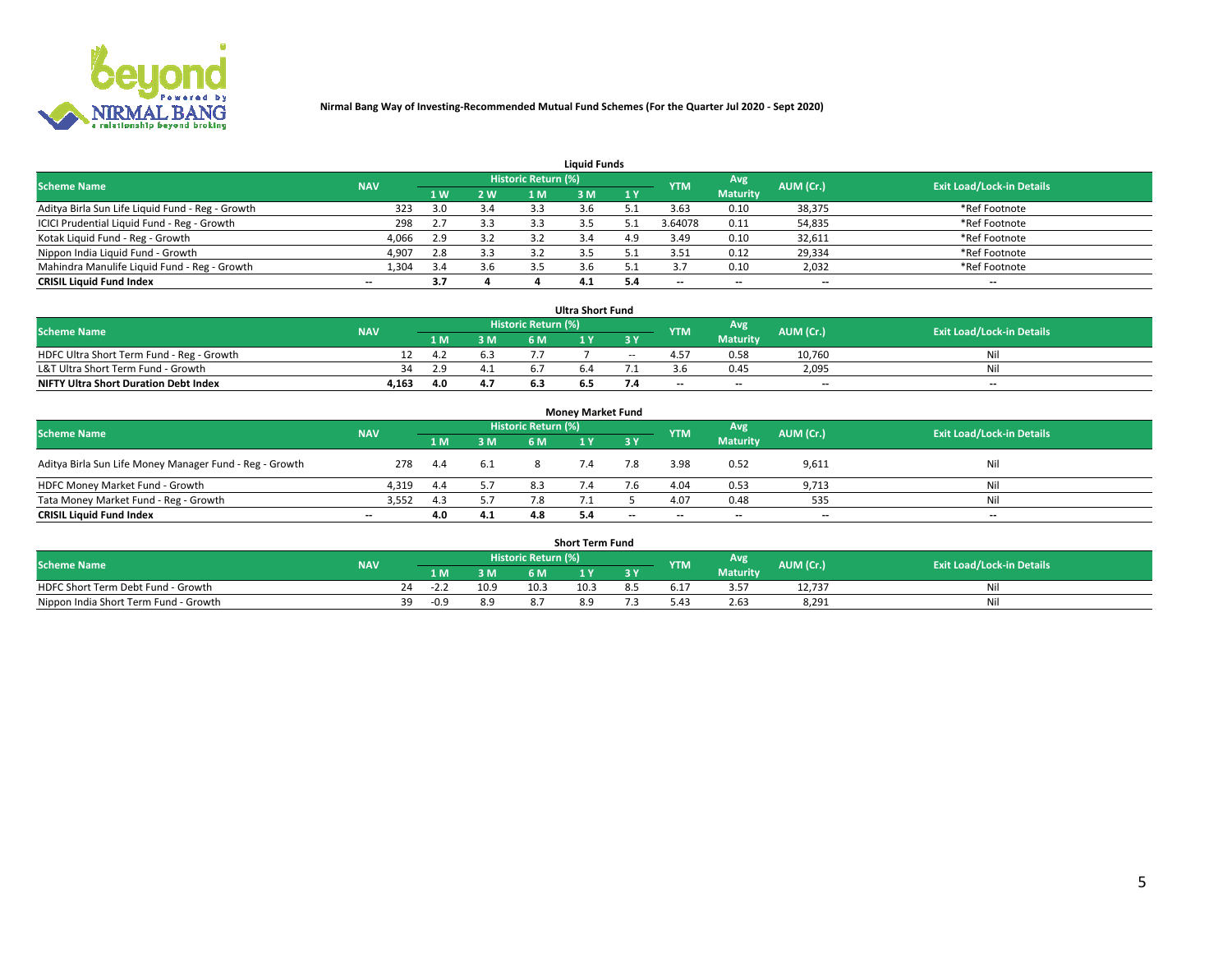

| <b>Low Duration Fund</b>                  |            |     |     |                     |  |  |            |                 |           |                                  |  |  |  |  |
|-------------------------------------------|------------|-----|-----|---------------------|--|--|------------|-----------------|-----------|----------------------------------|--|--|--|--|
| <b>Scheme Name</b>                        | <b>NAV</b> |     |     | Historic Return (%) |  |  | <b>YTM</b> | Avg             | AUM (Cr.) | <b>Exit Load/Lock-in Details</b> |  |  |  |  |
|                                           |            | 1 M | 3 M |                     |  |  |            | <b>Maturity</b> |           |                                  |  |  |  |  |
| Axis Treasury Advantage Fund - Growth     | 2.339      |     |     |                     |  |  | 4.18       | 0.95            | 6.334     | Nil                              |  |  |  |  |
| Canara Robeco Savings Fund - Reg - Growth |            |     |     |                     |  |  | 3.98       | 1.02            | 1,200     | Nil                              |  |  |  |  |
| IDFC Low Duration Fund - Reg - Growth     | 30         |     |     |                     |  |  | 4.01       | 1.01            | 5,326     | Nil                              |  |  |  |  |

| <b>Banking &amp; PSU Bond Funds</b>                 |            |    |        |     |                     |      |     |            |                 |           |                                  |  |  |  |
|-----------------------------------------------------|------------|----|--------|-----|---------------------|------|-----|------------|-----------------|-----------|----------------------------------|--|--|--|
| <b>Scheme Name</b>                                  | <b>NAV</b> |    |        |     | Historic Return (%) |      |     | <b>YTM</b> | Avg             | AUM (Cr.) | <b>Exit Load/Lock-in Details</b> |  |  |  |
|                                                     |            |    | 1 M.   | 3 M | 6 M                 |      |     |            | <b>Maturity</b> |           |                                  |  |  |  |
| HDFC Banking and PSU Debt Fund - Reg - Growth       |            |    | $-1.8$ | 9.4 |                     |      |     | 6.05       | 3.44            | 7.544     | Ni                               |  |  |  |
| Kotak Banking and PSU Debt Fund - Reg - Growth      |            | 49 | $-6.3$ | 8.1 |                     |      |     |            | 4.37            | 7,830     | Ni                               |  |  |  |
| Nippon India Banking & PSU Debt Fund - Reg - Growth |            | 16 | $-4.2$ |     | 10.8                | 10.2 | 8.4 | 4.98       | 3.35            | 5.425     | Νi                               |  |  |  |

| <b>Corporate Bond Funds</b>                                                                                                          |       |         |      |      |      |  |      |                 |        |                                                |  |  |  |  |
|--------------------------------------------------------------------------------------------------------------------------------------|-------|---------|------|------|------|--|------|-----------------|--------|------------------------------------------------|--|--|--|--|
| <b>Historic Return (%)</b><br>Avg<br>AUM (Cr.)<br><b>Exit Load/Lock-in Details</b><br><b>Scheme Name</b><br><b>YTM</b><br><b>NAV</b> |       |         |      |      |      |  |      |                 |        |                                                |  |  |  |  |
|                                                                                                                                      |       |         | 3 M  | 6 M  |      |  |      | <b>Maturity</b> |        |                                                |  |  |  |  |
| ICICI Prudential Corporate Bond Fund - Reg - Growth                                                                                  |       | -5.3    |      | 10.5 |      |  | 5.19 | 3.82            | 17.389 | Nil                                            |  |  |  |  |
| L&T Triple Ace Bond Fund - Reg - Growth                                                                                              | 55    | $-21.0$ |      |      | 10.2 |  | 6.31 | 8.02            | 4,580  | If redeemed before 3 Month; Exit Load is 0.5%; |  |  |  |  |
| Kotak Corporate Bond Fund - Std - Growth                                                                                             | 2.814 |         | 10.4 | Q    |      |  |      | 2.11            | 5,267  | Nil                                            |  |  |  |  |

| <b>Credit Risk Fund</b>                    |            |    |        |      |                            |     |           |            |                 |           |                                                                       |  |  |  |
|--------------------------------------------|------------|----|--------|------|----------------------------|-----|-----------|------------|-----------------|-----------|-----------------------------------------------------------------------|--|--|--|
| <b>Scheme Name</b>                         | <b>NAV</b> |    |        |      | <b>Historic Return (%)</b> |     |           | <b>YTM</b> | Avg             | AUM (Cr.) | <b>Exit Load/Lock-in Details</b>                                      |  |  |  |
|                                            |            |    | 1 M    | 3 M  | 6 M                        |     | <b>3Y</b> |            | <b>Maturity</b> |           |                                                                       |  |  |  |
| ICICI Prudential Credit Risk Fund - Growth |            | 23 | $-0.5$ | 10.6 | 6.8                        |     |           | 8.94       | 2.93            | 6,556     | If redeemed before 1 Year; Exit Load is 1%;                           |  |  |  |
| HDFC Credit Risk Debt Fund - Reg - Growth  |            |    | -0.9   | 14.2 | 6.4                        |     | 6.9       | 9.81       | 3.07            | 6,258     | If redeemed before 12 Month; Exit Load is 1%; If redeemed bet. 12     |  |  |  |
|                                            |            |    |        |      |                            |     |           |            |                 |           | Month to 18 Month; Exit Load is 0.5%;                                 |  |  |  |
|                                            |            |    |        |      |                            |     |           |            |                 |           | If redeemed before 12 Month; Exit Load is 3%; If redeemed bet. 12     |  |  |  |
| SBI Credit Risk Fund - Growth              |            |    |        |      | 6.6                        | 7.8 |           | ' 97       | 3.61            |           | 3,848 Month to 24 Month; Exit Load is 1.5%; If redeemed bet. 24 Month |  |  |  |
|                                            |            |    |        |      |                            |     |           |            |                 |           | to 36 Month; Exit Load is 0.75%;                                      |  |  |  |

| <b>Floater Fund</b>                      |            |          |      |                       |      |   |            |                 |           |                                  |  |
|------------------------------------------|------------|----------|------|-----------------------|------|---|------------|-----------------|-----------|----------------------------------|--|
| <b>Scheme Name</b>                       | <b>NAV</b> |          |      | Historic Return (%) \ |      |   | <b>YTM</b> | Avg             | AUM (Cr.) | <b>Exit Load/Lock-in Details</b> |  |
|                                          |            | 1 M      | ЗM   | 6 M                   | - 17 | . |            | <b>Maturity</b> |           |                                  |  |
| Nippon India Floating Rate Fund - Growth |            | 34<br>-1 | 10.6 |                       | 10.4 |   |            | 2.87            | 13,568    | NL                               |  |